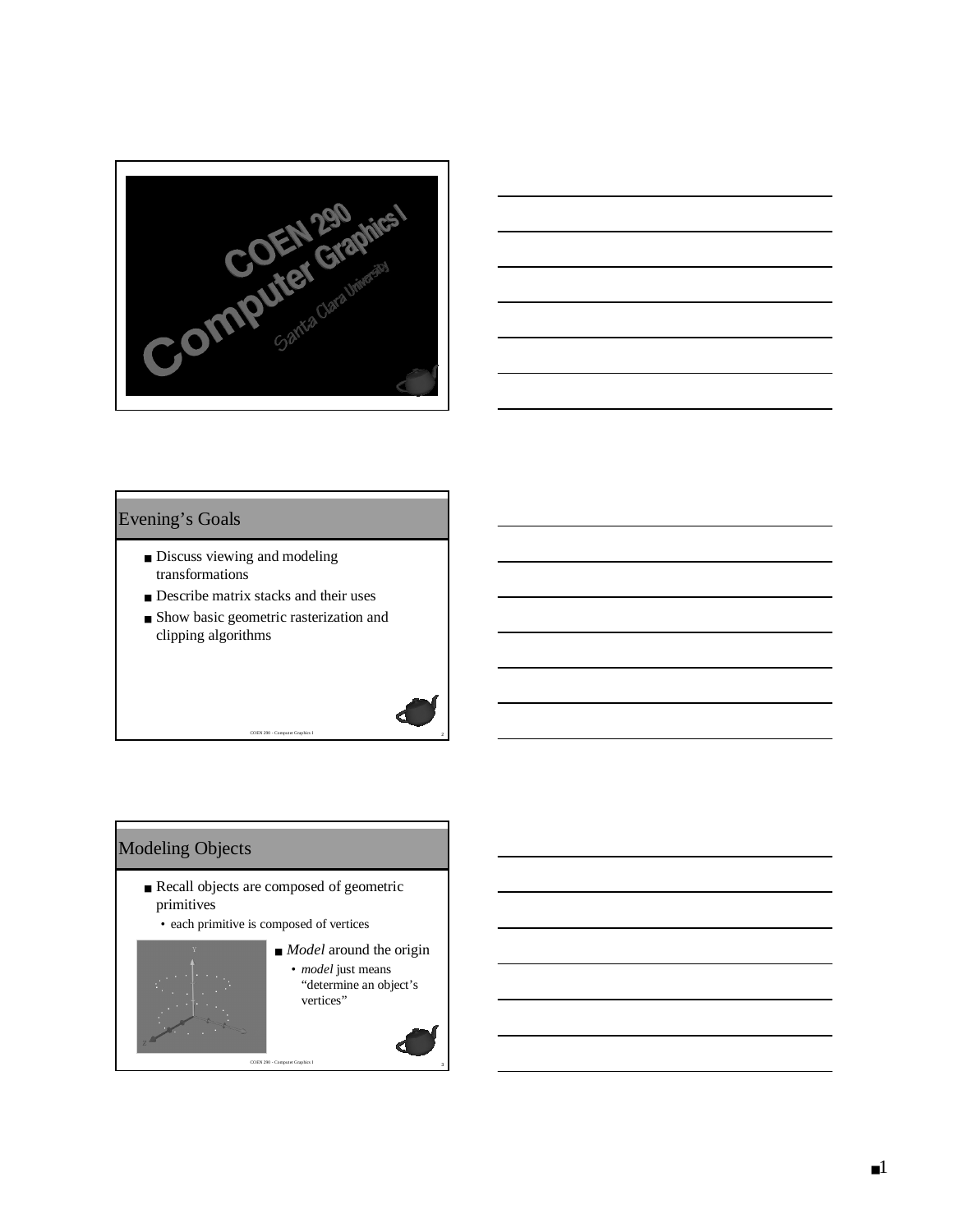# Modeling Transformations

- Position objects in world coordinates
- Move coordinate systems, not objects
- Affects all objects rendered after transformation
- Types
	- translation
	- scale
	- rotation
	- shear







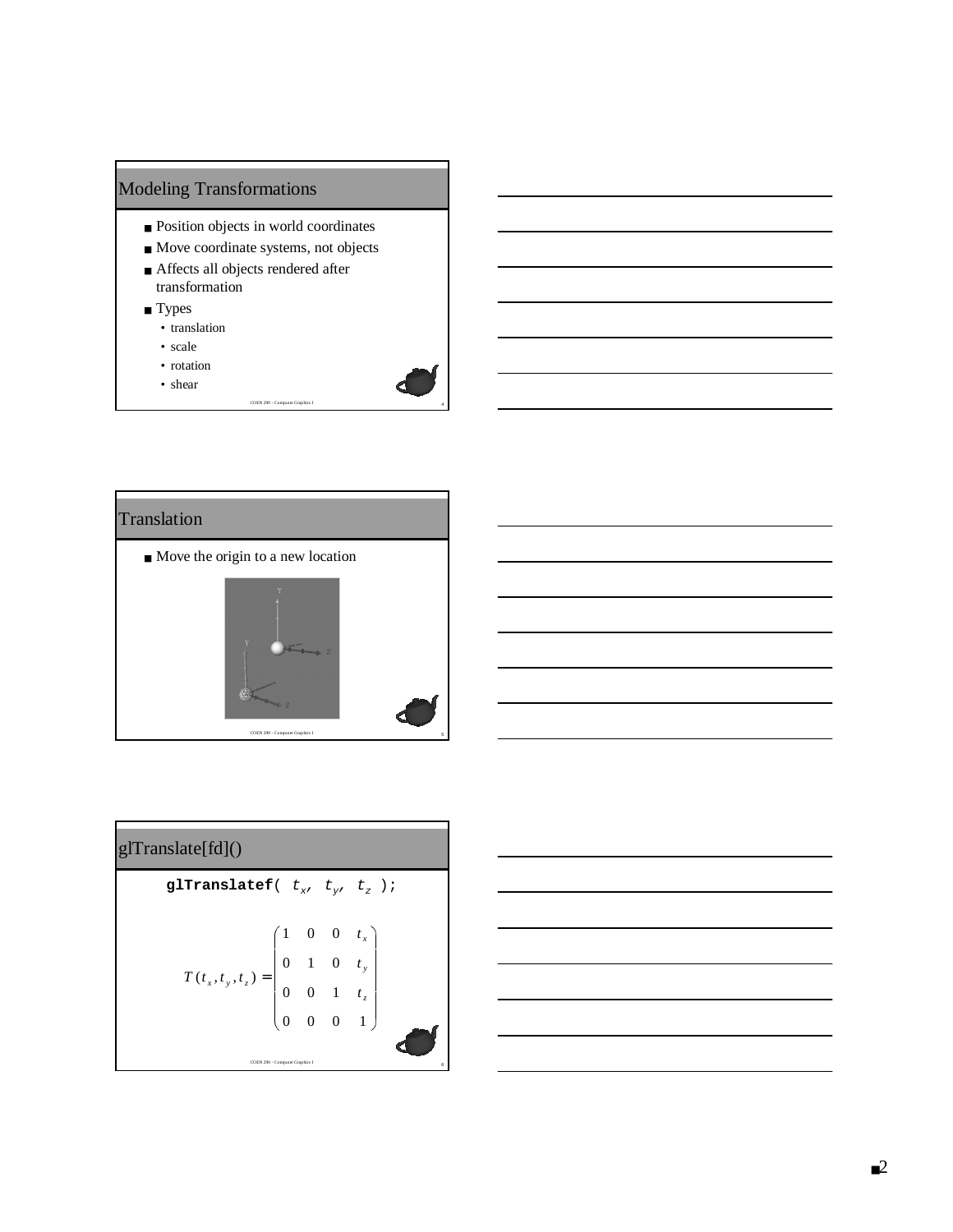



| g Scale[fd]()                                                  |   |                                                                           |  |              |  |  |  |  |  |
|----------------------------------------------------------------|---|---------------------------------------------------------------------------|--|--------------|--|--|--|--|--|
| glScalef $(\begin{array}{cc} S_x, & S_y, & S_z \end{array})$ ; |   |                                                                           |  |              |  |  |  |  |  |
| $S(s_x, s_y, s_z)$                                             | 0 | $\begin{pmatrix} s_x & 0 & 0 \\ 0 & s_y & 0 \\ 0 & 0 & s_z \end{pmatrix}$ |  | $\mathbf{1}$ |  |  |  |  |  |
| COEN 290 - Computer Graphics I                                 |   |                                                                           |  |              |  |  |  |  |  |





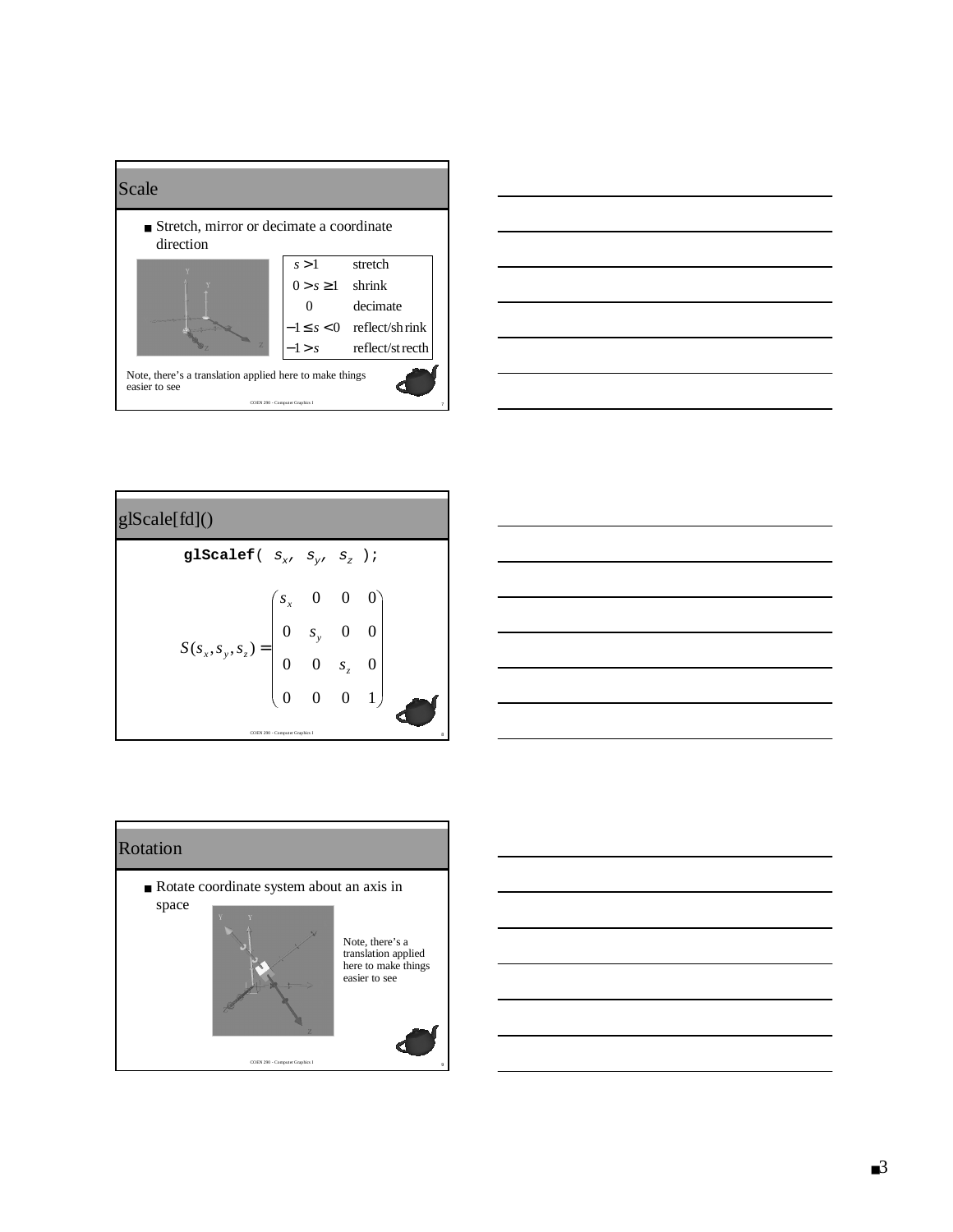# glRotate[fd]()

$$
\mathbf{glRotatef} \begin{pmatrix} angle, x, y, z \end{pmatrix};
$$
\n
$$
\vec{v} = (x \ y \ z)
$$
\n
$$
\vec{u} = \frac{\vec{v}}{|\vec{v}|} = (x' \ y' \ z')
$$
\n
$$
M = \vec{u}'\vec{u} + \cos(\theta)(I - \vec{u}'\vec{u}) + \sin(\theta)S
$$
\n
$$
S = \begin{pmatrix} 0 & -z' & y' \\ z' & 0 & -x' \\ -y' & x' & 0 \end{pmatrix} \qquad R_{\vec{v}}(\theta) = \begin{pmatrix} M & 0 \\ M & 0 \\ 0 & 0 & 1 \end{pmatrix}
$$



| <b>Some Additional Rotation Examples</b>                                                                                                                    |  |  |                                                                                                                                                             |  |  |  |  |  |  |  |
|-------------------------------------------------------------------------------------------------------------------------------------------------------------|--|--|-------------------------------------------------------------------------------------------------------------------------------------------------------------|--|--|--|--|--|--|--|
| $R_x(\theta) = \begin{pmatrix} 1 & 0 & 0 & 0 \\ 0 & \cos(\theta) & -\sin(\theta) & 0 \\ 0 & \sin(\theta) & \cos(\theta) & 0 \\ 0 & 0 & 0 & 1 \end{pmatrix}$ |  |  |                                                                                                                                                             |  |  |  |  |  |  |  |
|                                                                                                                                                             |  |  | $R_y(\theta) = \begin{pmatrix} \cos(\theta) & 0 & \sin(\theta) & 0 \\ 0 & 1 & 0 & 0 \\ -\sin(\theta) & 0 & \cos(\theta) & 0 \\ 0 & 0 & 0 & 1 \end{pmatrix}$ |  |  |  |  |  |  |  |

### Shear

- Scaling in one dimension depends on another
- For example

$$
x' = x + f_{xy} y + f_{xz} z
$$

COEN 290 - Computer Graphics I

 $\frac{1}{2}$ 

■ No OpenGL command  $x' = x + f$ <br>No OpenGL comman<br>• load custom matrix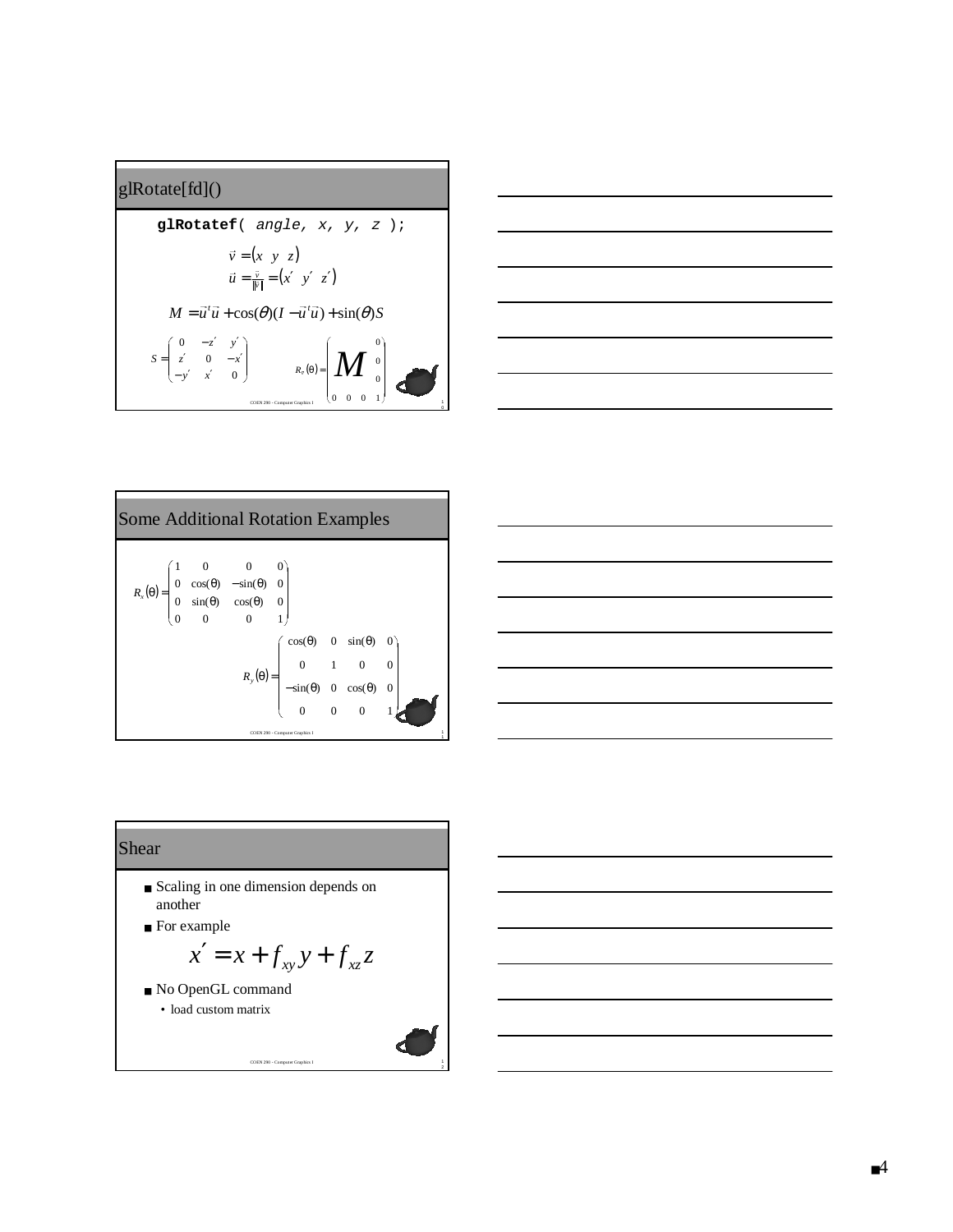



### Other OpenGL Matrix Commands

```
■ glMultMatrix( m )
```

```
• multiples the current matrix by
m
```

```
■ glLoadMatrix
(
m
)
```

```
• replaces the current matrix by
m
```
■ **glLoadIdentity**() • replace the current matrix with an identity matrix

COEN 290 - Computer Graphics I

14

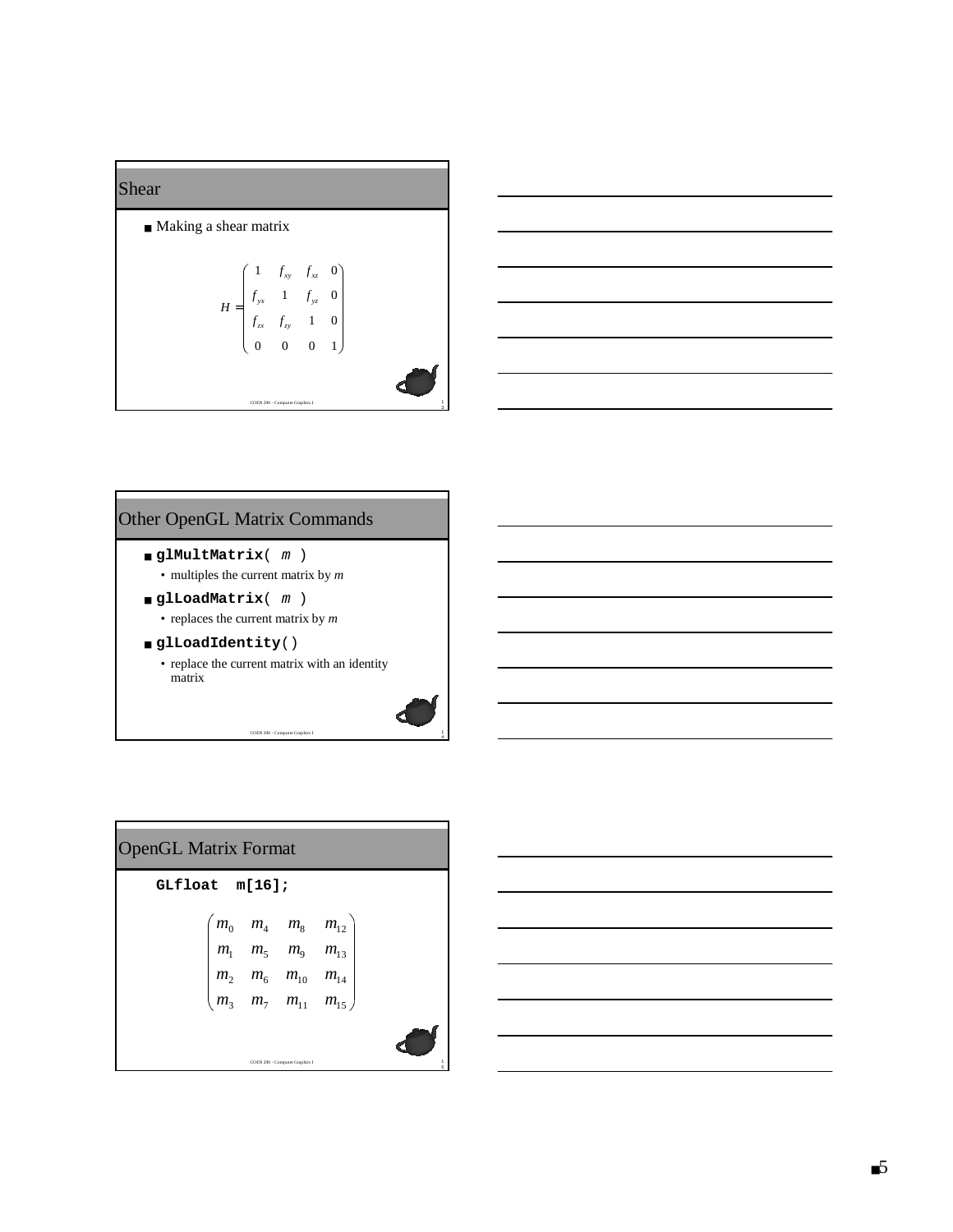



# Using Multiple Modeling Transforms

- Multiple modeling transforms form a *composite* modeling transform
- Individual transform matrices are multiplied together
	- for example

$$
M = T(t_x, t_y, t_z) \cdot R_{\vec{v}}(\theta) \cdot S(s_x, s_y, s_z)
$$

COEN 290 - Computer Graphics I

# Multiplying Matrices

- Matrix multiplication is not *commutative*
	- in general,  $AB \neq BA$
	- order of operations is important
- OpenGL multiples matrices on the *right*  $A \cdot B \cdot C \cdot D = (((A \cdot B) \cdot C) \cdot D)$

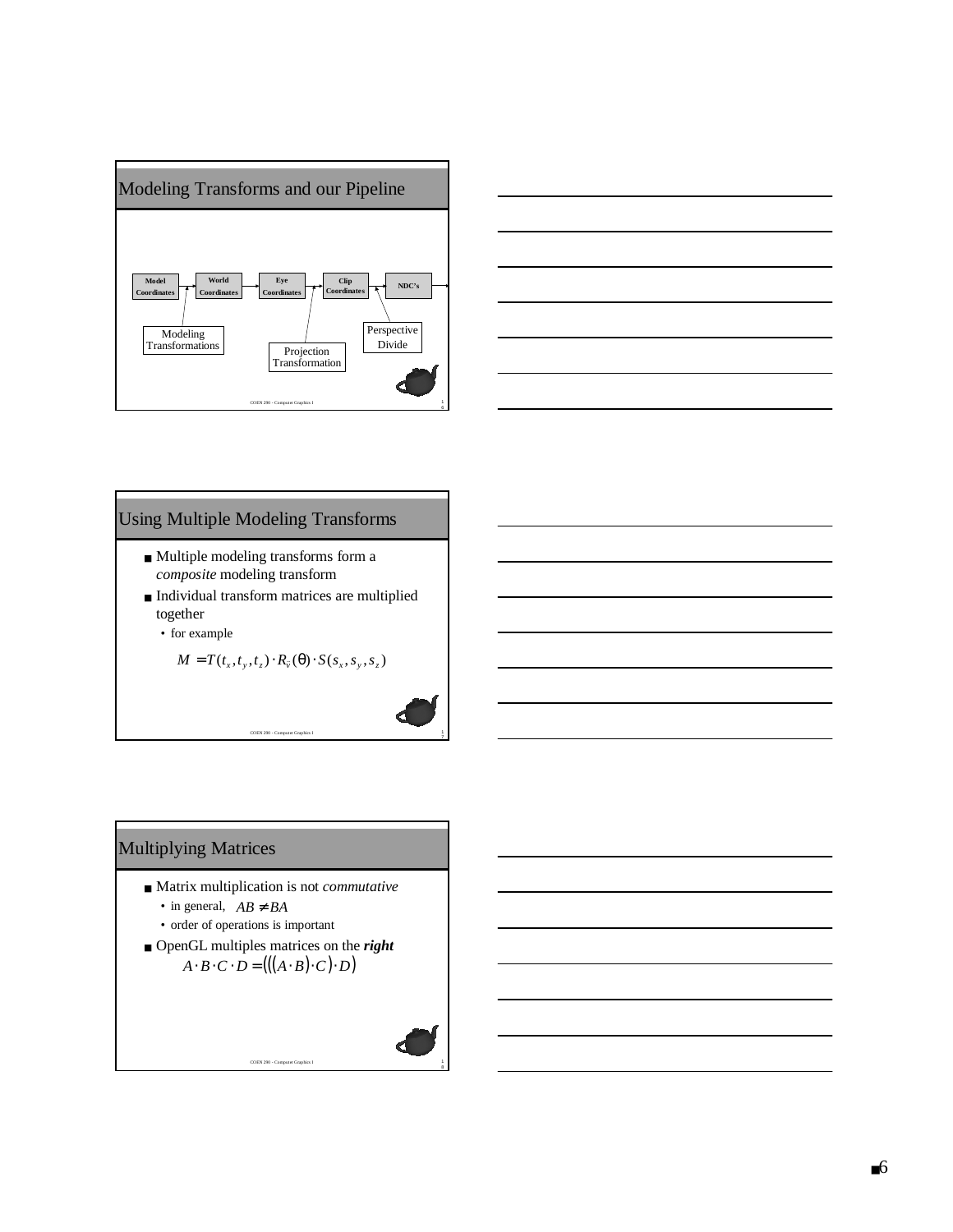### Independent vs. Dependent Transforms

- Every modeling transform affects the model coordinate system
- Transformations accumulate
	- we record every transformation every made
	- to undo a transform, we'd need to do the inverse transform

COEN 290 - Computer Graphics I

– this is very inconvenient



0

#### A Stack Based Solution

- We create a stack containing matrices
- Any transform multiples the top of stack
- *Push* makes a copy and pushes it onto the stack

COEN 290 - Computer Graphics I

■ *Pop* discards the top of stack

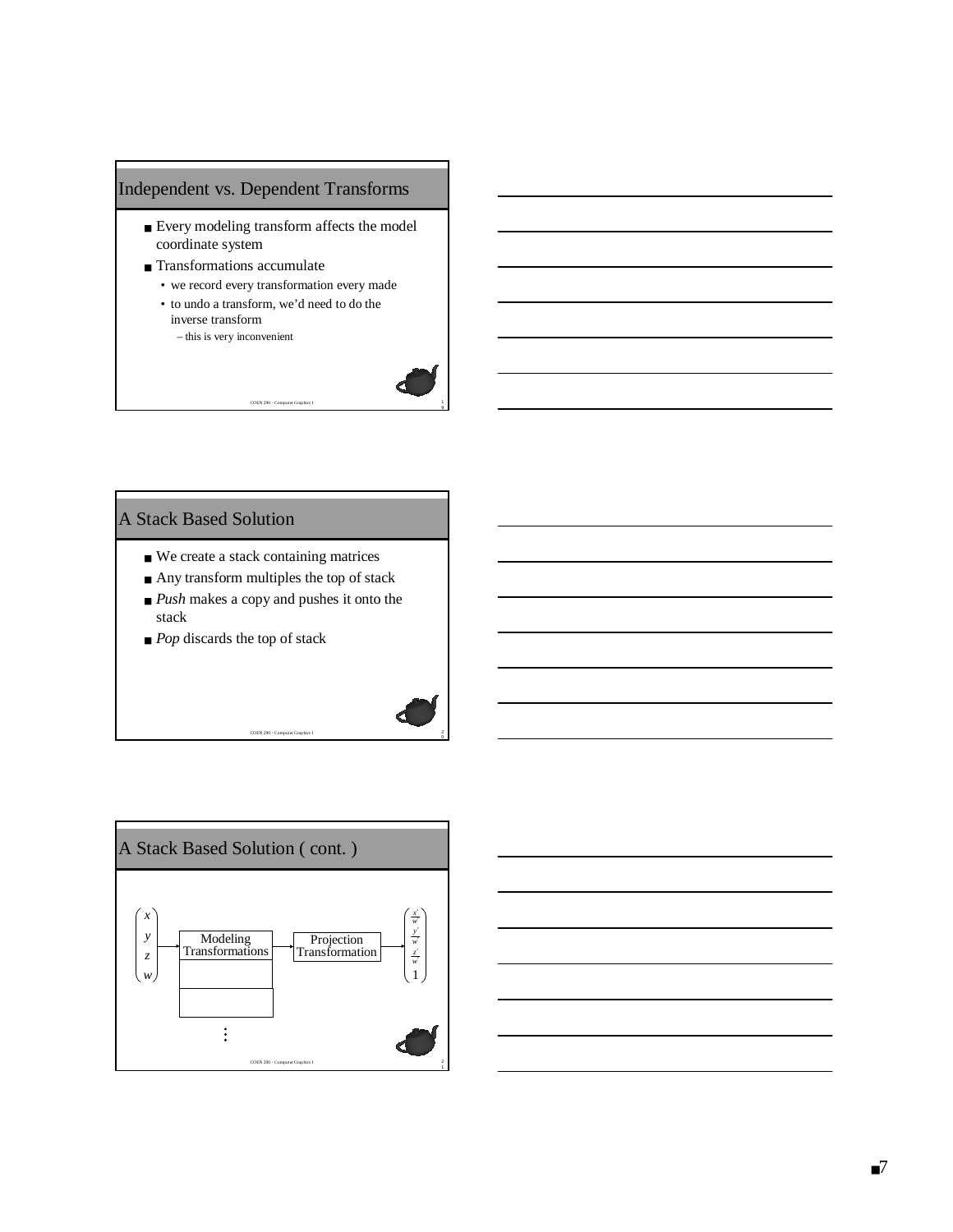# OpenGL Matrix Stack Commands

- Top of stack matrix is called the *current matrix*
- **glPushMatrix**() • copy the current matrix and pushes it
- **glPopMatrix**()
	- pop the current matrix



# OpenGL Matrix Stacks

- Why multiple matrix stacks?
	- certain techniques are done in different spaces

COEN 290 - Computer Graphics I

#### **glMatrixMode**( mode )

- choose which stack to manipulate
	- –**GL\_MODELVIEW**
	- –**GL\_PROJECTION**





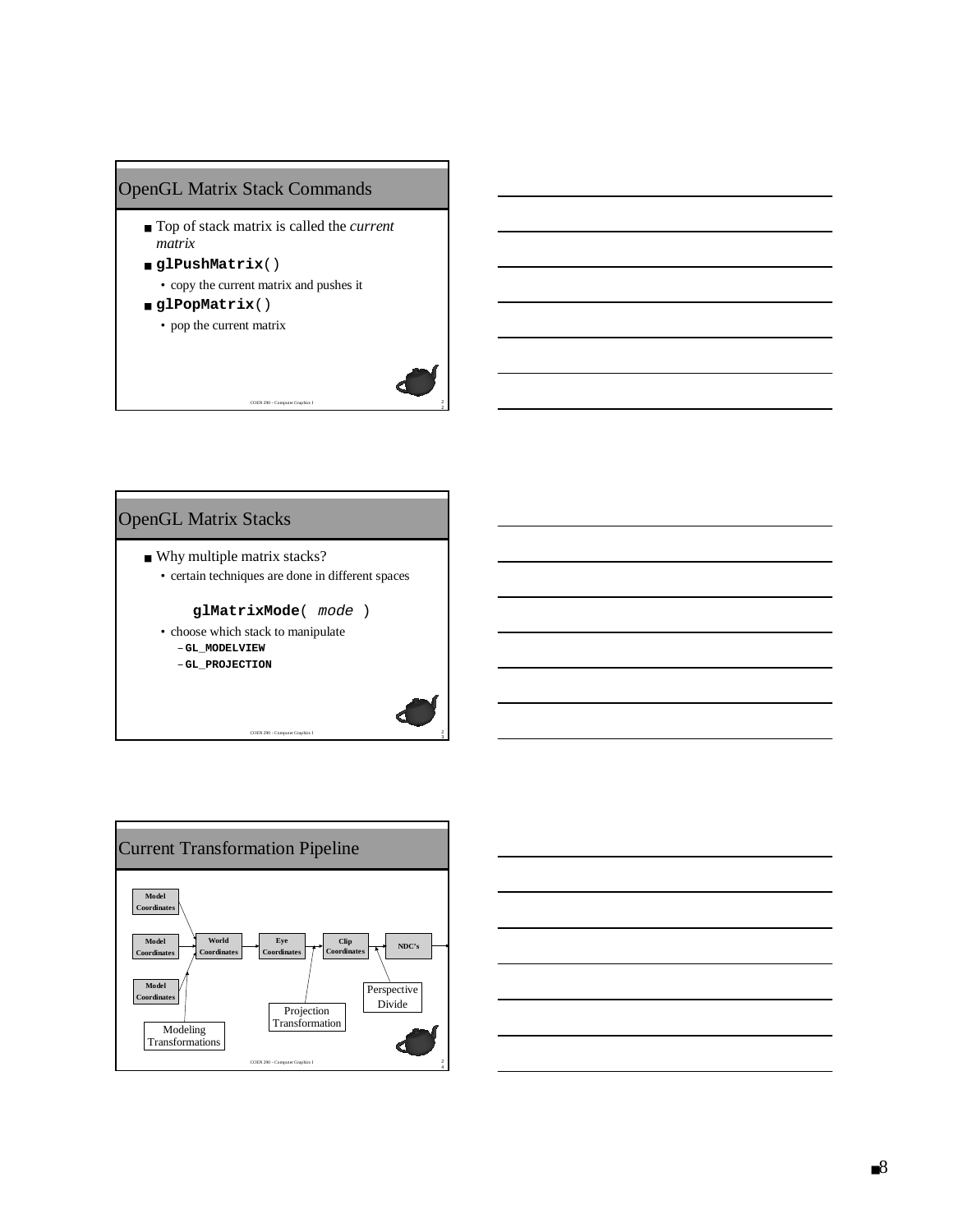# Eye coordinates are nice, but ...

- Eye coordinates are restrictive
	- eye's positioned at the origin
	- looking down the -z axis
- What if we want to look at the scene from somewhere else?

COEN 290 - Computer Graphics I

• use a *viewing transformation*



- Reorient world coordinates to match eye coordinates
- Basically just a modeling transform • affects the entire scene
	- usually a translation and a rotation
- Usually set up after the projection transform, but before any modeling transforms

COEN 290 - Computer Graphics I

6

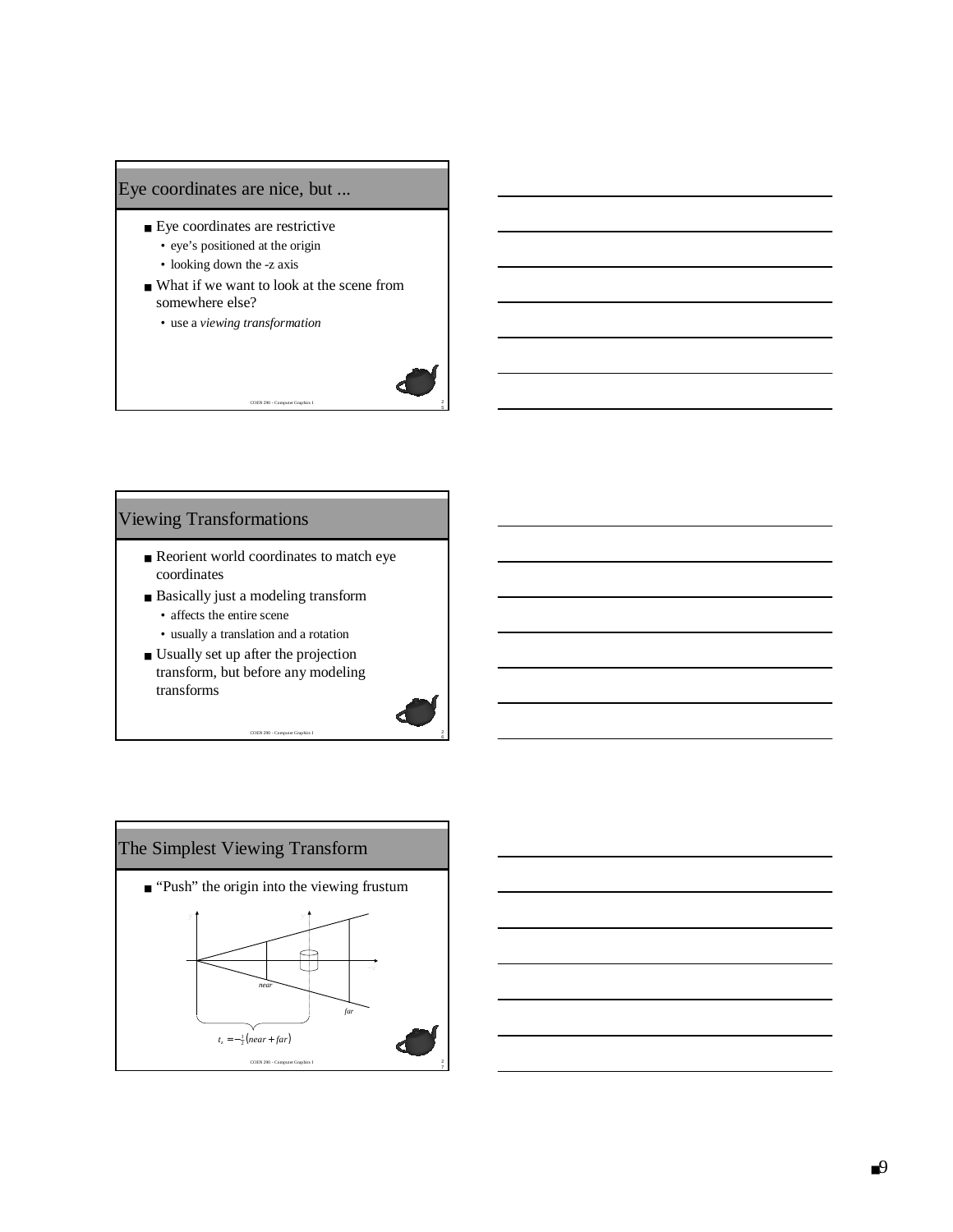#### **polarview**()

```
COEN 290 - Computer Graphics I
■ Useful if you want to view an entire object
 polarview( dist, elev, azim, twist )
  {
     glTranslatef( 0, 0, -dist );
     glRotatef( -twist, 0, 0, 1 );
     glRotatef( -elev, 1, 0, 0 );
     glRotatef( azim, 0, 0, 1 );
 }
  \bullet update elev and azim for interactive viewing
```


# Transforming World to Eye Coordinates ■ Viewing transform  $\texttt{gluLookAt}(\texttt{eye}_x, \texttt{eye}_y, \texttt{eye}_z,$  $\texttt{look}_x$ ,  $\texttt{look}_y$ ,  $\texttt{look}_z$ , up<sub>x</sub>, up<sub>y</sub>, up<sub>z</sub> ); ■ Creates an *orthonormal basis* • a set of linearly independent vectors of unit length

COEN 290 - Computer Graphics I

9



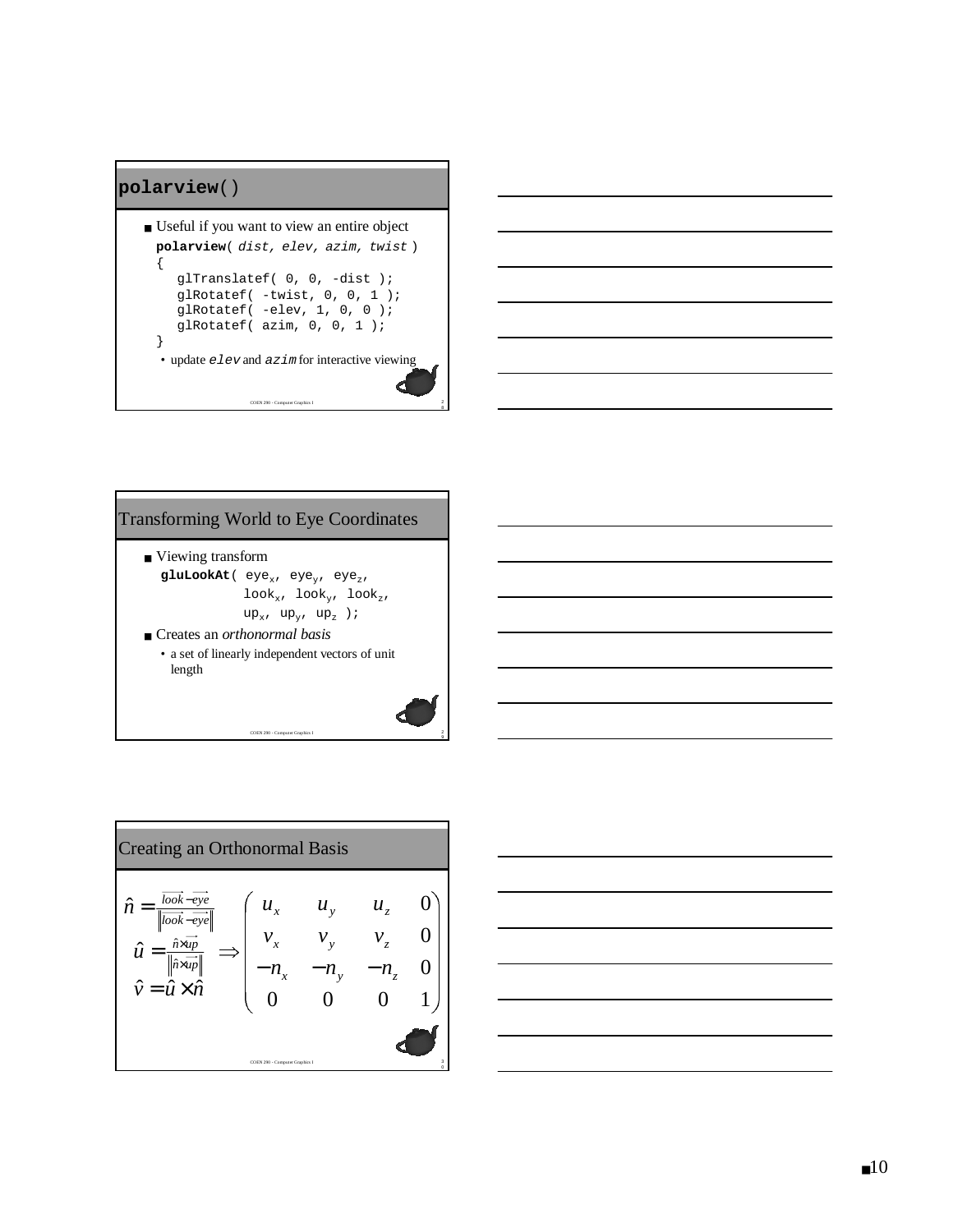